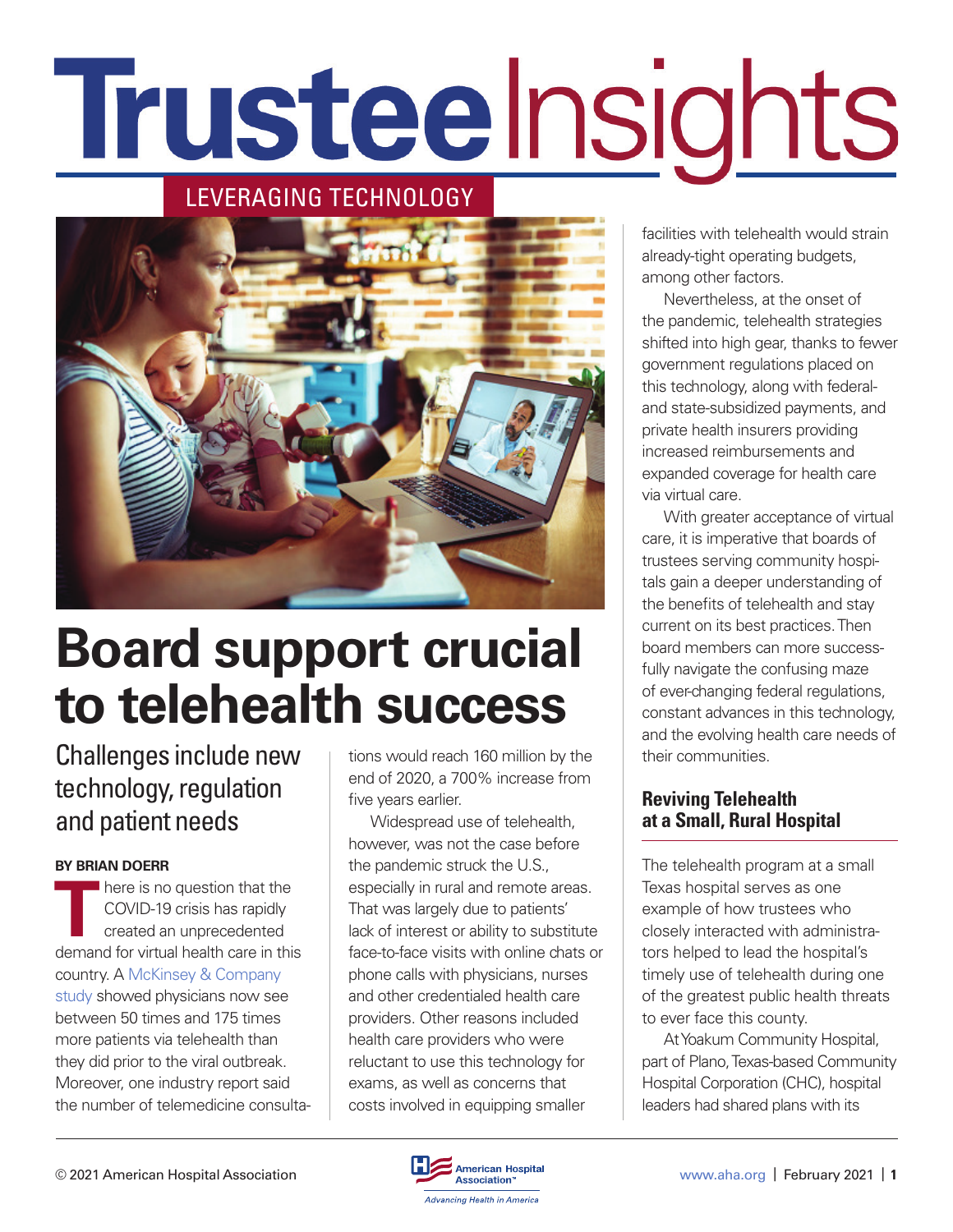## **Trustee** Insights.

board for fast-tracking telehealth services that had begun two years prior for psychiatry and primary care. But progress of the telehealth program at the 23-bed, acute care facility had slowed to the point that it was eventually discontinued.

However, because of the administration's strong relations and close communications with the board, the hospital received full trustee support

During a seven-month period beginning in March 2020, the early stages of the U.S. pandemic, Yoakum Community Hospital reported more than 960 telehealth interactions, a contribution to patient health and the hospital's bottom line.

Restoration of the hospital's telehealth services was facilitated by trustees asking pertinent questions deemed critical to implementation,

## **Telehealth Questions for Hospital Trustees**

Community hospital trustees should consider the following questions when a hospital is implementing or expanding telehealth services:

- What are the opportunities and challenges of integrating telehealth into our hospital's operations?
- How will our hospital leaders address connectivity and other access challenges for potential telehealth patients?
- How will hospital leaders monitor potential changes in private and public telehealth insurance reimbursement?
- How will hospital leaders minimize potential cybersecurity risks of telehealth?
- What is our hospital's strategic plan in rolling out a telehealth program in our community?
- How will health care professionals be trained in virtual care?
- What are the short-term and longer-term financial costs of telehealth?
- What strategic steps will gauge the performance of our hospital's virtual care platform over the next 12 to 18 months?

in reviving its telehealth program. Their input was essential for the hospital as the pandemic rolled in last spring.

The support of the trustees and others affiliated with the hospital provided a head start on the facility's telemedicine services, so its IT staff, with CHC oversight, had thorough knowledge on how to use telehealth and assist with the patient on-boarding process. This, in turn, enabled the staff to work more efficiently when booking and conducting virtual care appointments.

such as about the quality of care and patient and staff safety associated with the hospital's telehealth strategies. Their participation in renewing the hospital's telehealth services can be directly linked to years of administrative efforts to build an engaged and high-performing board through various strategies that clearly defined the board's role and responsibilities. This relationship between the board and the administration has contributed greatly to the hospital's financial health.

Because of the work of the hospi-

#### **LEVERAGING TECHNOLOGY**

tal's trustees, administration and caregivers on the telehealth platform, there has been significant improvement in access to health care for residents who live further from the hospital or may not have adequate transportation to get to and from the facility. Other benefits include better monitoring of patients with chronic care conditions, improved access to physicians who specialize in various practice areas such as cardiology and neurology, a decrease in hospital readmissions, and fewer overhead costs for health care providers.

### **Opportunities and Challenges for Telehealth**

While the benefits of telehealth are many, trustees at community hospitals also must request information about plans for integrating this technology into a hospital's operations.

Access to this technology is one of the biggest challenges that health care providers face in offering telehealth services in rural or small towns. Many of these areas lack access to the internet, have low-bandwidth internet or have limited landline and cell phone access. [According to one report,](https://broadbandnow.com/report/telehealth-requires-broadband-availability/) more than 40 million Americans are unable to digitally connect with health care providers because they may not have internet access.

Besides connectivity issues, uncertainty still exists over whether federal and state governments will continue to keep intact a series of directives that expanded telehealth coverage during the pandemic. Earlier last year, a congressional bill was introduced to spend \$2 billion to expand online connectivity at public and nonprofit health care facilities,